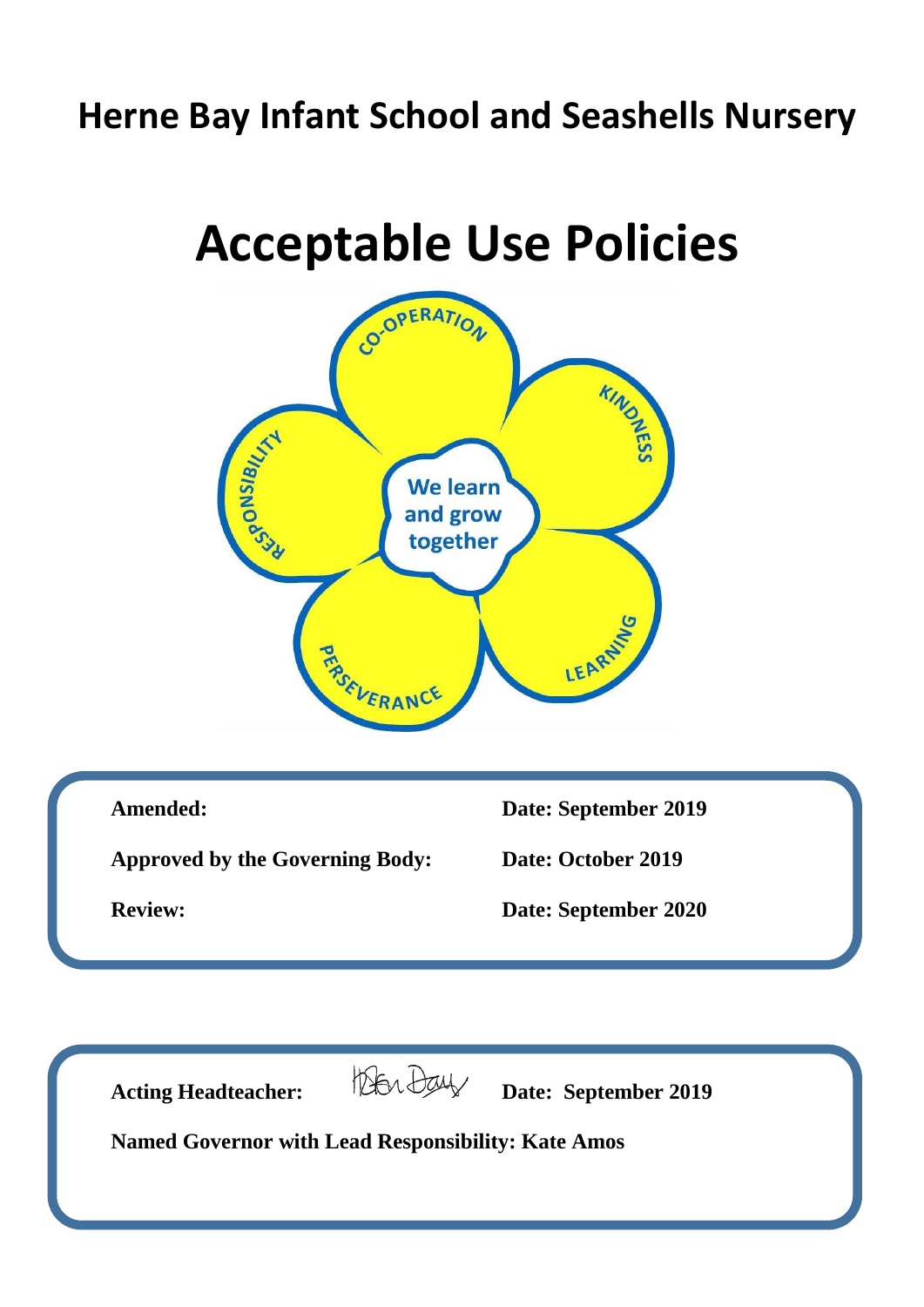

# **Herne Bay Infant School and Seashells Nursery**

# **Acceptable Use Policies**

**Key Details** 

**Designated Safeguarding Lead (s): Helen Day (Acting Headteacher) Leigh Bryant (Acting Deputy Head) Linzi Bradbury (Acting Assistant Head) Fiona Wood (SENCo)**

**Named Governor with lead responsibility: (Kate Amos)**

Reviewed September 2019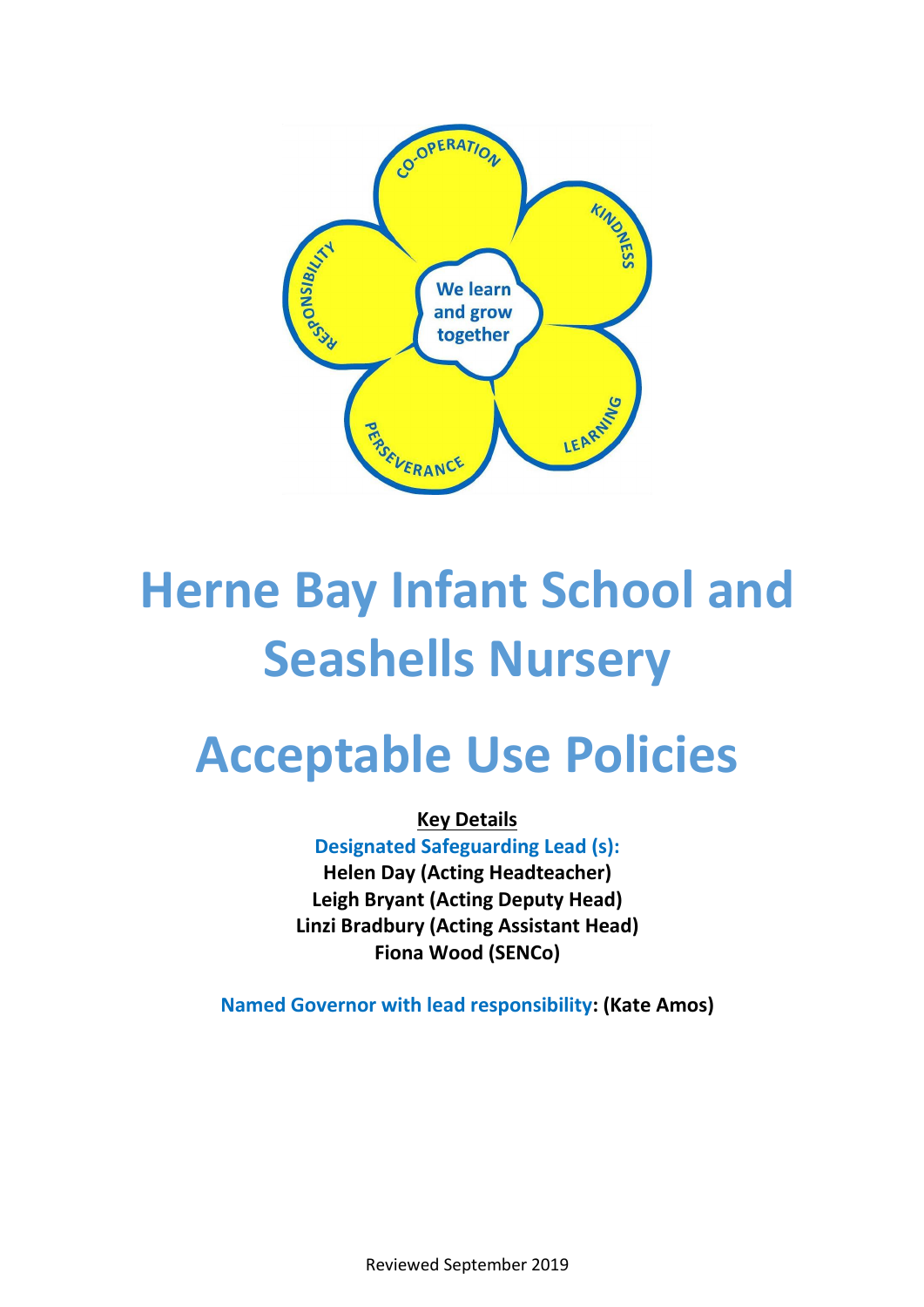## **Pupils Acceptable Use Policy**



- I only use the internet when an adult is with me
- I only click on links and buttons when I know what they do
- I keep my personal information and passwords safe online
- I only send messages online which are polite and friendly
- I know the school can see what I am doing online
- I do not bring my own devices into school
- I know that if I do not follow the rules then: I will spend my playtime with a grown up talking about the rules
- I have read and talked about these rules with my parents/carers
- I always tell an adult/teacher if something online makes me feel unhappy or worried
- I can visit [www.thinkuknow.co.uk](http://www.thinkuknow.co.uk/) to learn more about keeping safe online



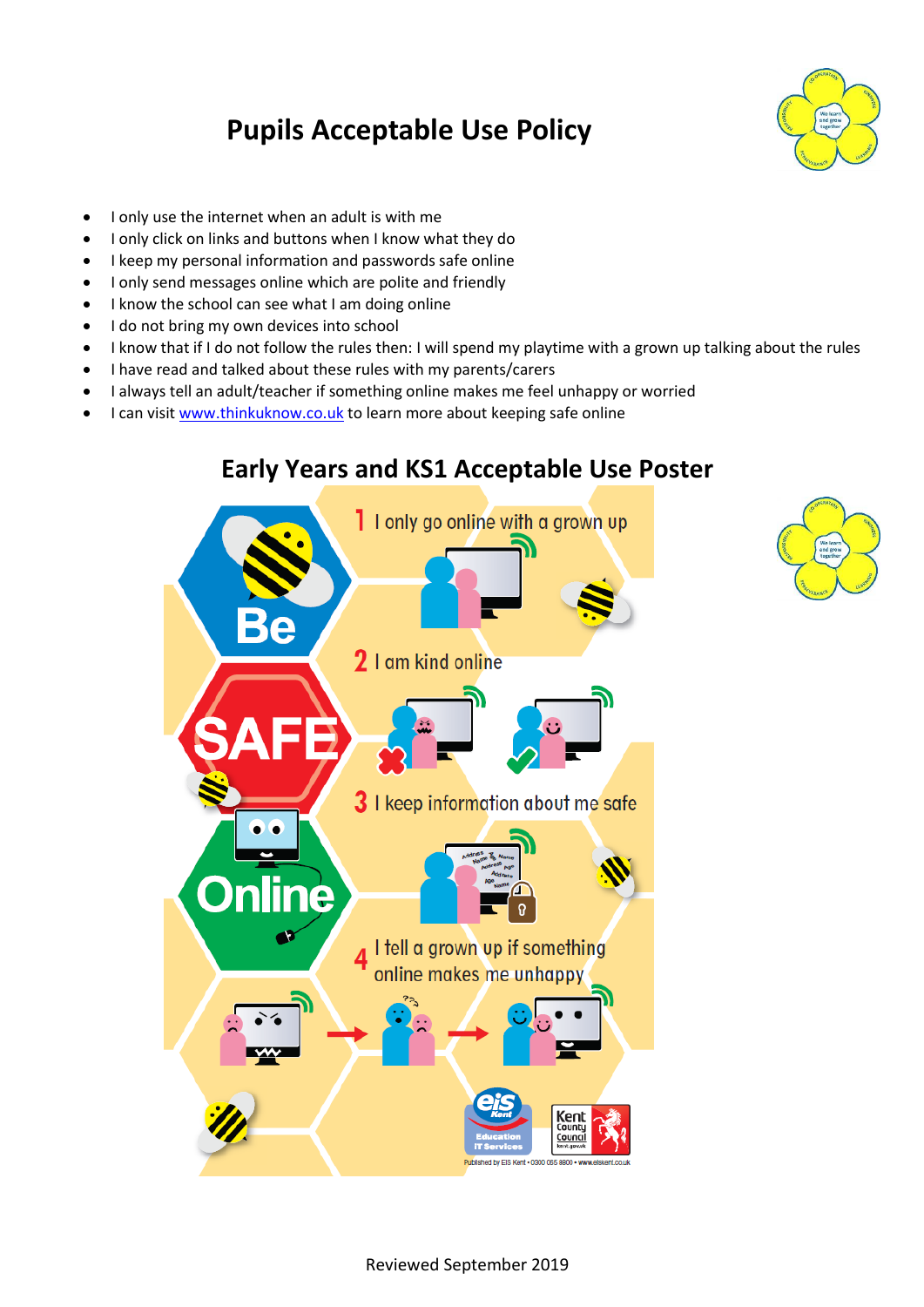### **Parent/Carers Acceptable Use Policy**

- 1. I have read and discussed Herne Bay Infants School and Seashell Nursery Acceptable Use Policy with my child.
- 2. I know that my child will receive online safety education to help them understand the importance of safe use of technology and the internet, both in and out of school.
- 3. I am aware that any internet and computer use using school equipment may be monitored for safety and security reasons, to safeguard both my child and the schools' systems. This monitoring will take place in accordance with data protection (including GDPR) and human rights legislation.
- 4. I understand that the school will take every reasonable precaution, including monitoring and filtering systems, to ensure that young people will be safe when they use the internet and systems. I also understand that the school cannot ultimately be held responsible for the nature and content of materials accessed on the internet and using mobile technologies.
- 5. I understand that if the school has any concerns about my child's safety online, either at school or at home, then I will be contacted.
- 6. I understand that if my child does not abide by the school Acceptable Use Policy then sanctions will be applied in line with the school policies including behaviour, online safety and anti-bullying policy. If the school believes that my child has committed a criminal offence then the Police will be contacted.
- 7. I, together with my child, will support the school's approach to online safety and will not deliberately upload or add any images, video, sounds or text that could upset, threaten the safety of or offend any member of the school community.
- 8. I know that I can speak to the school Designated Safeguarding Lead Helen Day, Leigh Bryant, Linzi Bradbury, Fiona Wood, Dez Riddler my child's teacher if I have any concerns about online safety.
- 9. I will visit the school website [www.herne-bay.kent.sch.uk](http://www.herne-bay.kent.sch.uk/) for more information about the school's approach to online safety as well as to access useful links to support both myself and my child in keeping safe online at home.
- 10. I will visit the following websites for more information about keeping my child(ren) safe online:
	- o [www.thinkuknow.co.uk/parents,](http://www.thinkuknow.co.uk/parents)
	- o [www.nspcc.org.uk/onlinesafety](http://www.nspcc.org.uk/onlinesafety)
	- o [www.internetmatters.org](http://www.internetmatters.org/)
	- o [www.saferinternet.org.uk](http://www.saferinternet.org.uk/)
	- o [www.childnet.com](http://www.childnet.com/)
- 11. I will support the school and my child by role modelling safe and positive online behaviour (such as sharing images, text and video responsibly) and by discussing online safety with them when they access technology at home.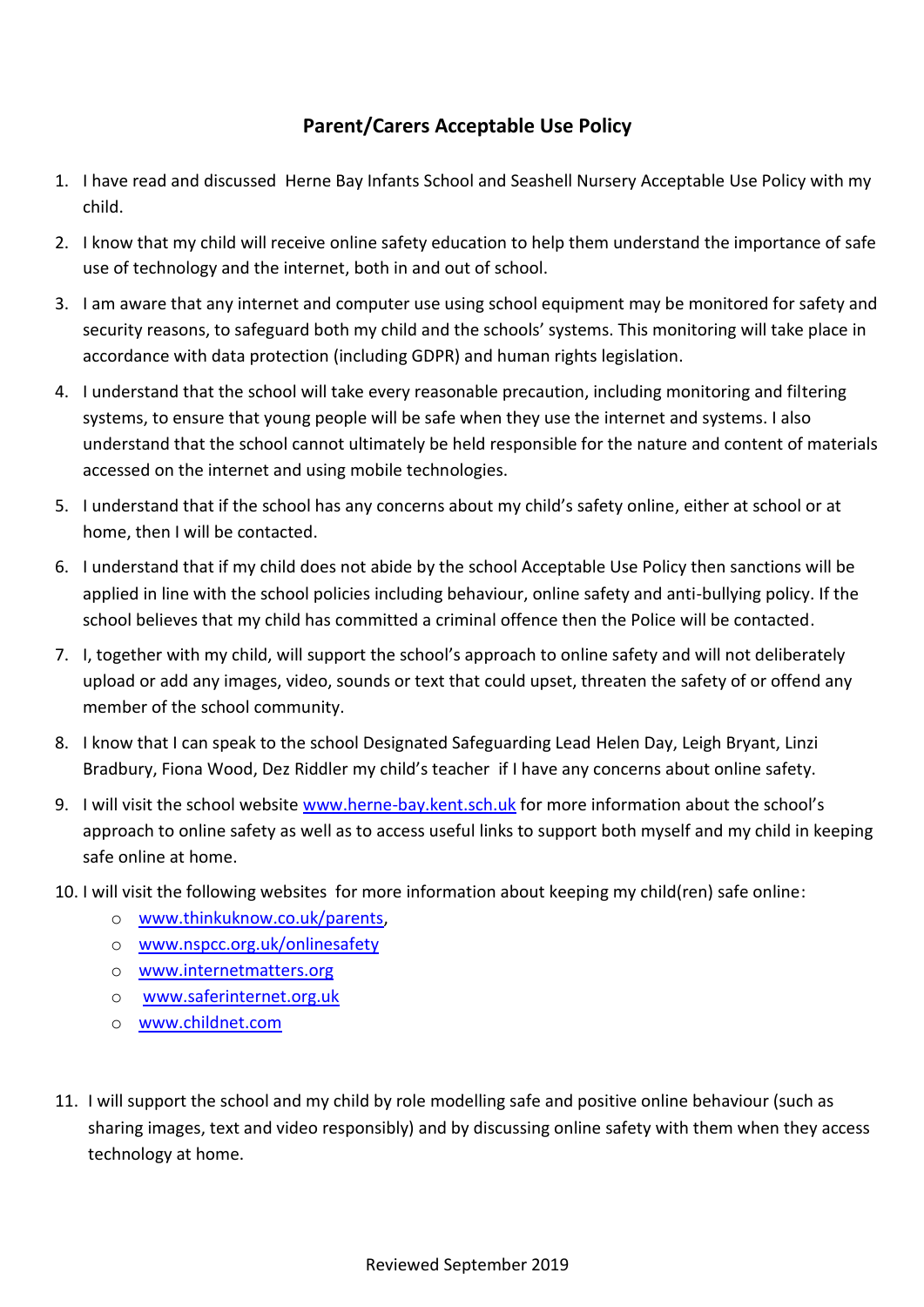| I have read, understood and agree to comply with the Herne Bay Infant School and Seashells Nursery<br><b>Acceptable Use Policy.</b> |
|-------------------------------------------------------------------------------------------------------------------------------------|
|                                                                                                                                     |
|                                                                                                                                     |
| Parents Signature                                                                                                                   |
| Date                                                                                                                                |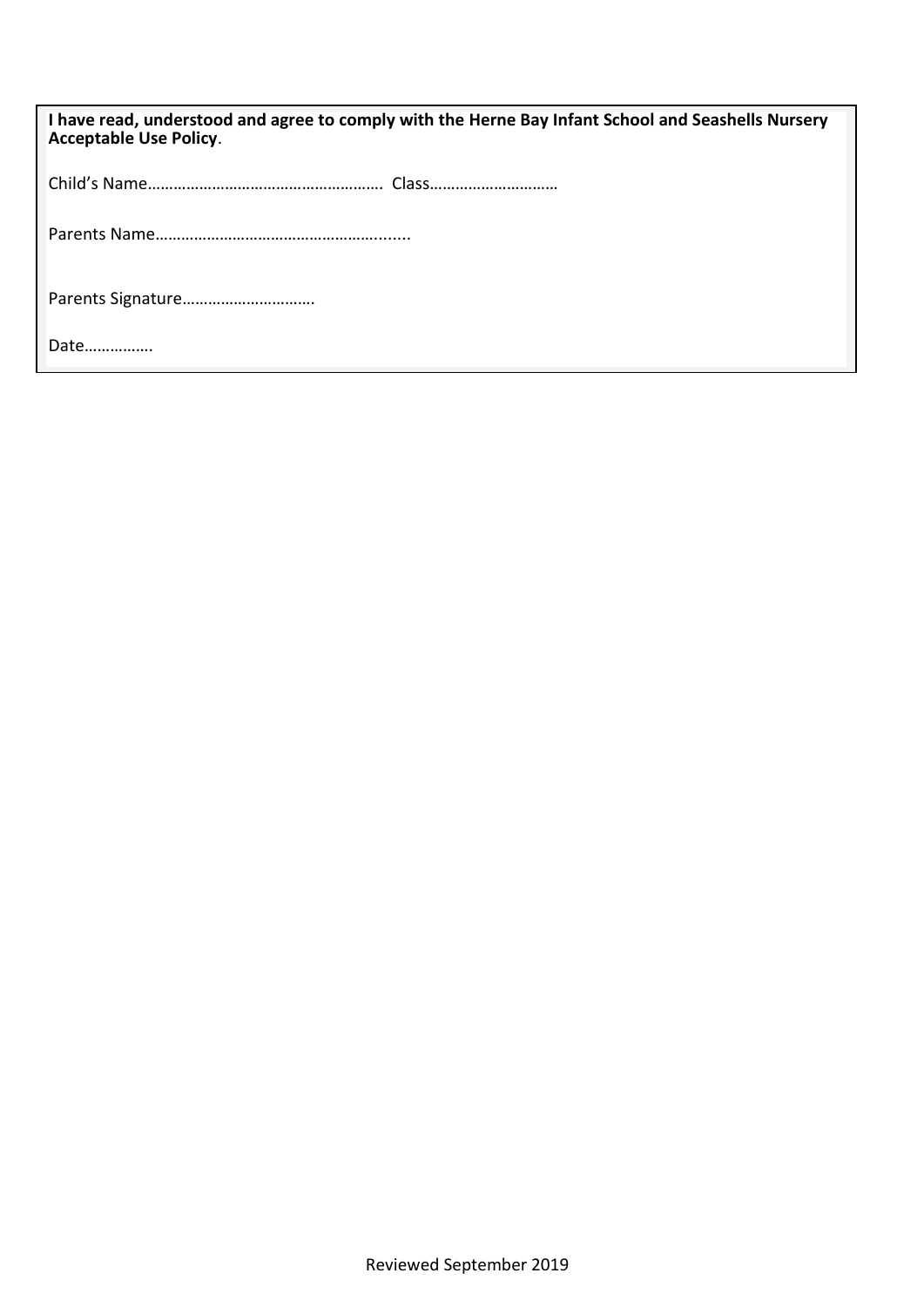

Dear Parent/Carer

All pupils use computer facilities including Internet access as an essential part of learning, as required by the National Curriculum. Your child will have the opportunity to access a wide range of information and communication technology (ICT) resources. This includes access to:

- Computers, laptops, iPads and other digital devices
- Internet which may include search engines and educational websites and Learning Platforms
- Digital cameras, web cams and video cameras
- Recorders

Herne Bay Infant School and Seashells Nursery recognise the essential and important contribution that technology plays in promoting children's learning and development and offers a fantastic range of positive activities and experiences. However, we also recognise there are potential risks involved when using online technology and therefore have developed online safety policies and procedures alongside the schools safeguarding measures.

The school takes responsibility for your child's online safety very seriously and, as such, we ensure that pupils are educated about safe use of technology and will take every reasonable precaution to ensure that pupils cannot access inappropriate materials whilst using school equipment. The children are taught how to stay safe digitally as a regular part of the curriculum. Safe Surfers promote digital safety across our school and children are closely supervised when using devices.

However, no system can be guaranteed to be 100% safe and the school cannot be held responsible for the content of materials accessed through the internet and the school is not liable for any damages arising from use of the school's internet and ICT facilities.

Full details of the school's Acceptable Use Policy and online safety policy are available on the school website <http://www.herne-bay.kent.sch.uk/> or on request.

We request that all parents/carers support the schools approach to online safety by role modelling safe and positive online behaviour for their child and by discussing online safety with them whenever they access technology at home. Parents/carers can visit the school website's <http://www.herne-bay.kent.sch.uk/>

for more information about the school's approach to online safety as well as to access useful links to support both you and your child in keeping safe online at home. Parents/carers may also like to visit [www.thinkuknow.co.uk,](http://www.thinkuknow.co.uk/) [www.childnet.com,](http://www.childnet.com/) [www.nspcc.org.uk/onlinesafety,](http://www.nspcc.org.uk/onlinesafety) [www.saferinternet.org.uk](http://www.saferinternet.org.uk/) and [www.internetmatters.org](http://www.internetmatters.org/) for more information about keeping children safe online

Whilst the school monitors and manages technology use in school we believe that children themselves have an important role in developing responsible online behaviours. In order to support the school in developing your child's knowledge and understanding about online safety, we request that you read the attached Acceptable Use Policy with your child and that you and your child discuss the content and return the attached slip. Hopefully, you will also find this Acceptable Use Policy provides you with an opportunity for conversations between you and your child about safe and appropriate use of the technology, both at school and at home.

Should you wish to discuss the matter further, please do not hesitate to contact me.

We understand that your child is too young to give informed consent on his/ her own; however, we feel it is good practice to involve them as much as possible in the decision-making process, and believe a shared commitment is the most successful way to achieve this.

Yours sincerely,

Acting Headteacher Helen Day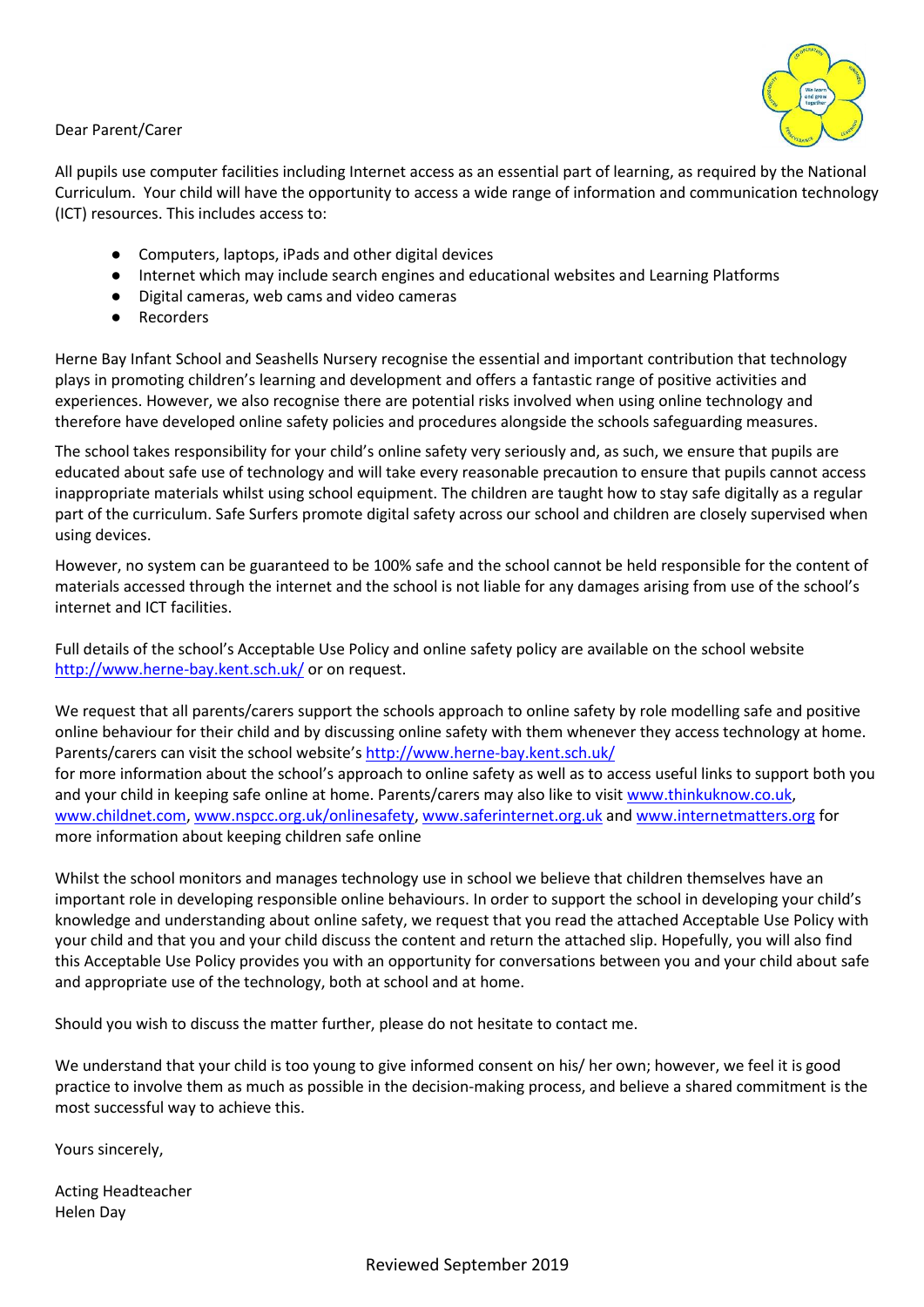## **Parent/Carer Acceptable Use Policy Acknowledgement Form**



#### **Pupil Acceptable Use Policy –Herne Bay Infant School Parental Acknowledgment**

I, with my child, have read and discussed **Herne Bay Infant School** Pupil Acceptable Use Policy.

I am aware that any internet and computer use using school equipment may be monitored for safety and security reason to safeguard both my child and the school's systems. This monitoring will be proportionate and will take place in accordance with data protection, privacy and human rights legislation.

I with my child, am aware of the importance of safe online behaviour and will not deliberately upload or add any images, video, sounds or text that could upset, threaten the safety of or offend any member of the school community.

I understand that the school will take all reasonable precautions to ensure that pupils cannot access inappropriate materials but I appreciate that this is a difficult task. I understand that the school will take all reasonable precautions to reduce and remove risks but cannot ultimately be held responsible for the content of materials accessed through the Internet.

I understand that the school will contact me if they have concerns about any possible breaches of the Acceptable Use Policy or have any concerns about my child's safety.

I will inform the school or other relevant organisations if I have concerns over my child's or other members of the school communities' safety online.

I know that my child will receive online safety education to help them understand the importance of safe use of technology and the internet – both in and out of school.

I will support the schools Online Safety approaches and will encourage my child to adopt safe use of the internet and digital technologies at home.

Child's Name……………………………………………….

Class………………………………………………… Date……………………..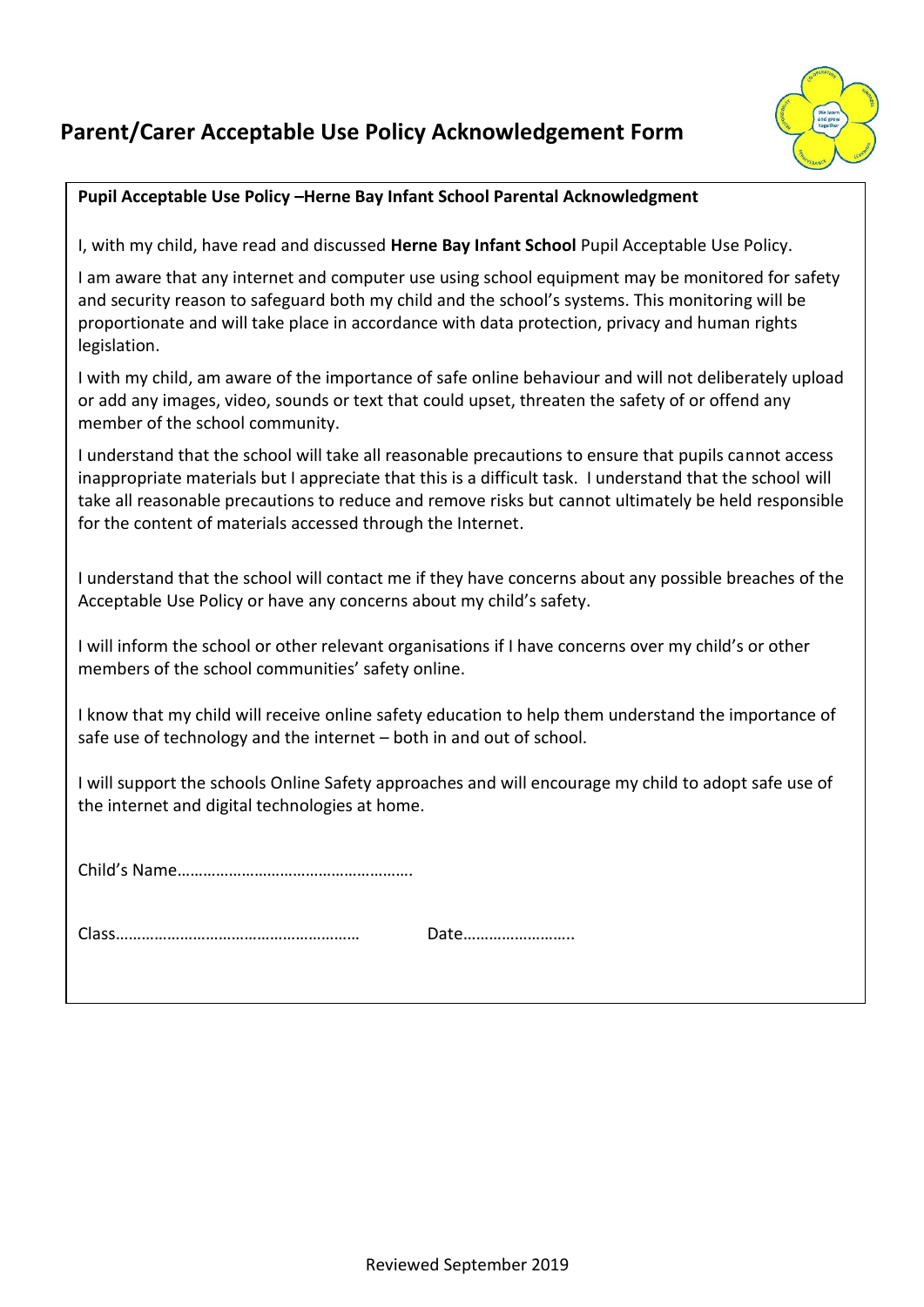#### Dear Colleague

Social media can blur the definitions of personal and working lives, so it is important that all members of staff take precautions to protect themselves both professionally and personally online.

Be very conscious of both your professional reputation and that of the school when you are online. All members of staff are strongly advised, in their own interests, to take steps to ensure that their personal information and content is not accessible to anybody who does not or should not have permission to access it. All staff must also be mindful that any content shared online cannot be guaranteed to be "private" and could potentially be seen by unintended audiences which may have consequences including civil, legal and disciplinary action being taken. Ensure that your privacy settings are set appropriately (many sites have a variety of options to choose from which change regularly and may be different on different devices) as it could lead to your content accidentally being shared with others.

Be very careful when publishing any information, personal contact details, video or images etc online; ask yourself if you would feel comfortable about a current or prospective employer, colleague, child in your care or parent/carer, viewing or sharing your content. If the answer is no, then consider if it should be posted online at all. It is very important to be aware that sometimes content shared online, even in jest, can be misread, misinterpreted or taken out of context, which can lead to complaints or allegations being made. Don't be afraid to be yourself online but do so respectfully. All staff must be aware that as professionals, we must be cautious to ensure that the content we post online does not bring the school or our professional role into disrepute.

If you have a social networking account, it is advised that you do not to accept pupils (past or present) or their parents/carers as "friends" on a personal account. You may be giving them access to your personal information and allowing them to contact you inappropriately through unregulated channels. They may also be giving you access to their personal information and activities which could cause safeguarding concerns. Please use your work provided email address or phone number to contact children and/or parents – this is essential in order to protect yourself as well as the wider community. If you have a pre-existing relationship with a child or parent/carer that may compromise this or have any queries or concerns about this then please speak to the Designated Safeguarding Lead .

Documents called "Cyberbullying: Supporting School Staff", "[Cyberbullying: advice for Headteachers and](https://www.gov.uk/government/uploads/system/uploads/attachment_data/file/374850/Cyberbullying_Advice_for_Headteachers_and_School_Staff_121114.pdf)  [school staff](https://www.gov.uk/government/uploads/system/uploads/attachment_data/file/374850/Cyberbullying_Advice_for_Headteachers_and_School_Staff_121114.pdf)" and "Safer professional practise with technology" are available in the staffroom to help you consider how to protect yourself online. Please photocopy them if you want or download the documents directly from [www.childnet.com,](http://www.childnet.com/) [www.e-safety.org.uk](http://www.e-safety.org.uk/) and [www.gov.uk/government/publications/preventing-and-tackling-bullying.](https://www.gov.uk/government/publications/preventing-and-tackling-bullying) Staff can also visit or contact the Professional Online Safety Helplin[e www.saferinternet.org.uk/about/helpline](http://www.saferinternet.org.uk/about/helpline) for more advice and information on online professional safety.

I would like to remind all staff of our Acceptable Use Policy and the importance of maintaining professional boundaries online. Failure to follow this guidance and the school policy could lead to disciplinary action, so it is crucial that all staff understand how to protect themselves online. Please speak to your line manager, or myself if you have any queries or concerns regarding this.

Yours sincerely, Acting Headteacher Helen Day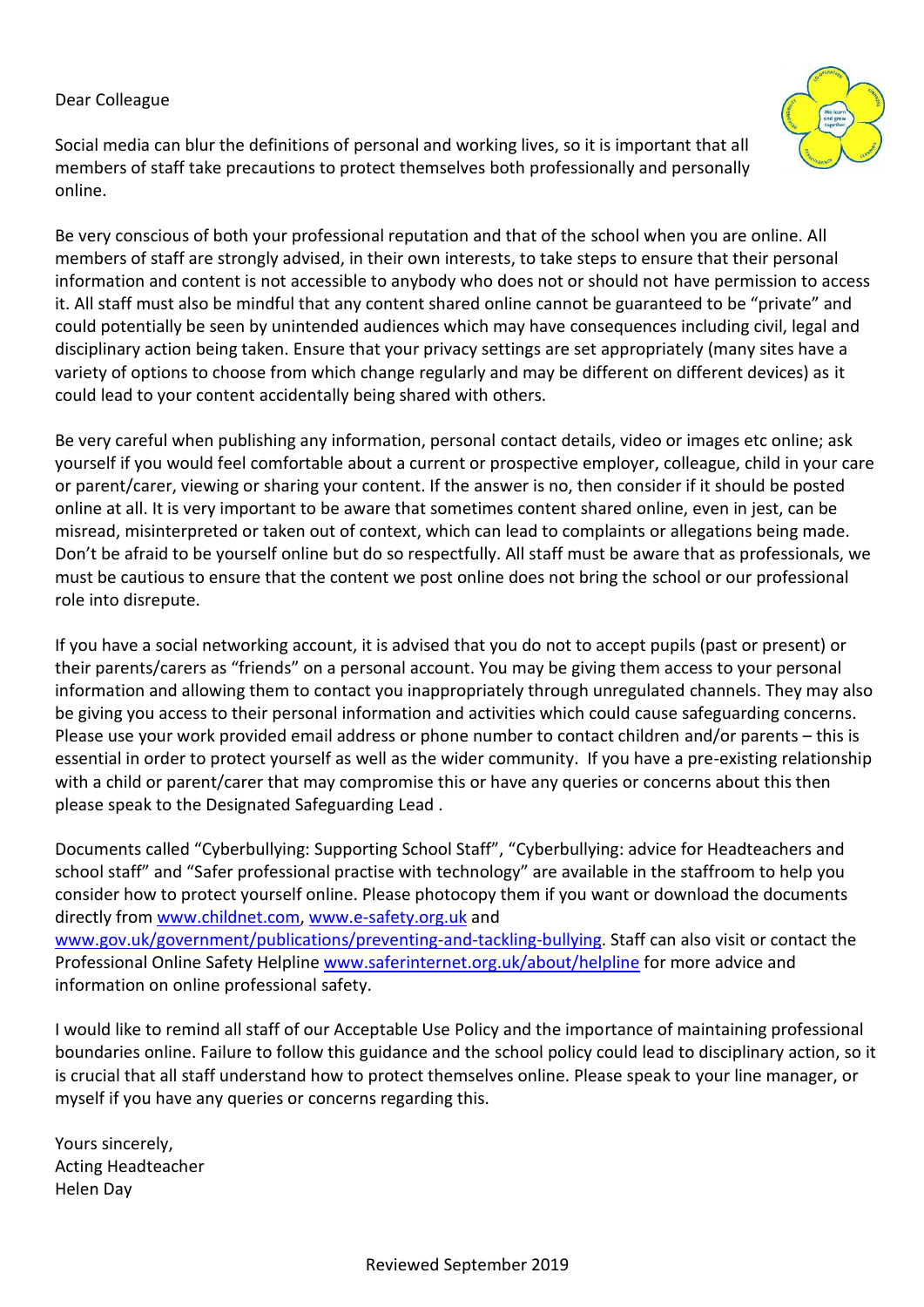#### **Additional content for staff regarding online participation on behalf the School**

The principles and guidelines below set out the standards of behaviour expected of you as an employee of the school. If you are participating in online activity as part of your capacity as an employee of the school, we request that you:

• Be professional and remember that you are an ambassador for the school. Disclose your position but always make it clear that you do not necessarily speak on behalf of the school.

- Be responsible and honest and consider how the information you are publishing could be perceived.
- Be credible, accurate, fair and thorough.

• Always act within the legal frameworks you would adhere to within school, including libel, defamation, confidentiality, copyright, data protection as well as equalities laws.

• Be accountable and do not disclose information, make commitments or engage in activities on behalf of the school unless you are authorised to do so.

• Always inform your line manager, the designated safeguarding lead and/or the headteacher of any concerns such as criticism or inappropriate content posted online.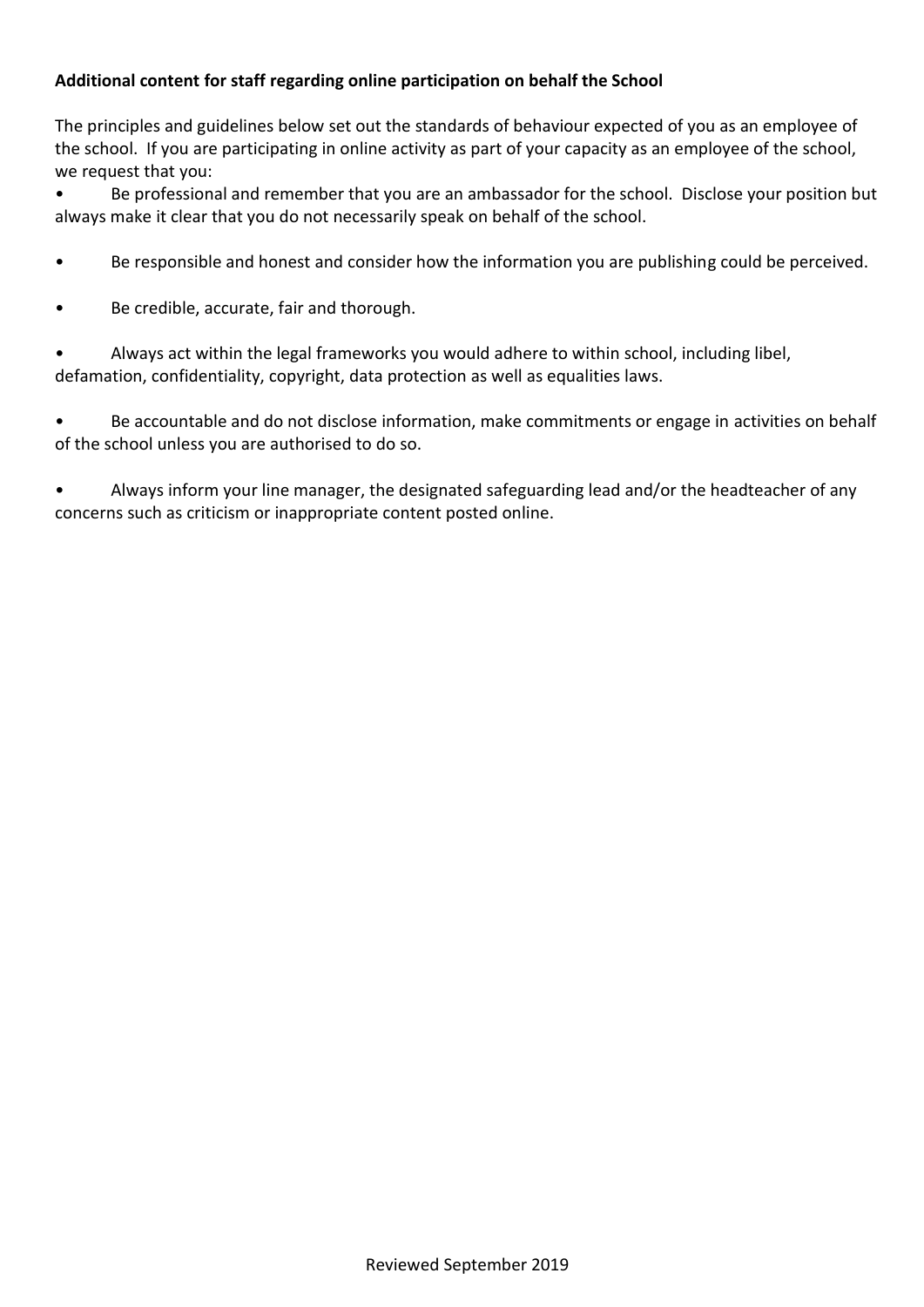# **Herne Bay Infant School and Seashells Nursery Staff Acceptable Use Policy 2019**

- 1. I understand that Information Systems and ICT include networks, data and data storage, online and offline communication technologies and access devices. Examples include laptops, mobile phones, tablets, digital cameras, email and social media sites**.**
- 2. School owned information systems must be used appropriately. I understand that the Computer Misuse Act 1990 makes the following criminal offences: to gain unauthorised access to computer material; to gain unauthorised access to computer material with intent to commit or facilitate commission of further offences or to modify computer material without authorisation.
- 3. I understand that any hardware and software provided by my workplace for staff use can only be used by members of staff and only for educational use. To prevent unauthorised access to systems or personal data, I will not leave any information system unattended without first logging out or locking my login as appropriate.
- 4. I will respect system security and I will not disclose any password or security information. I will use a 'strong' password (A strong password has numbers, letters and symbols, with 8 or more characters, does not contain a dictionary word and is only used on one system and is changed regularly
- 5. I will not attempt to install any purchased or downloaded software, including browser toolbars, or hardware without permission from the system manager.
- 6. I will ensure that any personal data of pupils, staff or parents/carers is kept in accordance with the Data Protection Act 1998. This means that all personal data will be obtained and processed fairly and lawfully, only kept for specific purposes, held no longer than necessary and will be kept private and secure with appropriate security measures in place, whether used in the workplace, hosted online (only within countries or sites with suitable data protection controls that meet the EU and UK regulations) or accessed remotely (e.g. via VPN). Any data which is being removed from the school site (such as via email or on memory sticks or CDs) will be encrypted by a method approved by the school Any images or videos of pupils will only be used as stated in the school image use policy and will always take into account parental consent.
- 7. I will not keep or access professional documents which contain school-related sensitive or personal information (including images, files, videos, emails etc.) on any personal devices (such as laptops, digital cameras, mobile phones), unless they are suitably secured and encrypted. I will protect the devices in my care from unapproved access or theft.
- 8. I will not store any personal information on the school computer system including any school laptop or similar device issued to members of staff that is unrelated to school activities, such as personal photographs, files or financial information.
- 9. I will respect copyright and intellectual property rights.
- 10. I have read and understood the school online safety policy which covers the requirements for safe ICT use, including using appropriate devices, safe use of social media websites and the supervision of pupils within the classroom and other working spaces
- 11. I will report all incidents of concern regarding children's online safety to one of the Designated Safeguarding Leads Helen Day, Leigh Bryant, Linzi Bradbury, Fiona Wood or Dez Riddler as soon as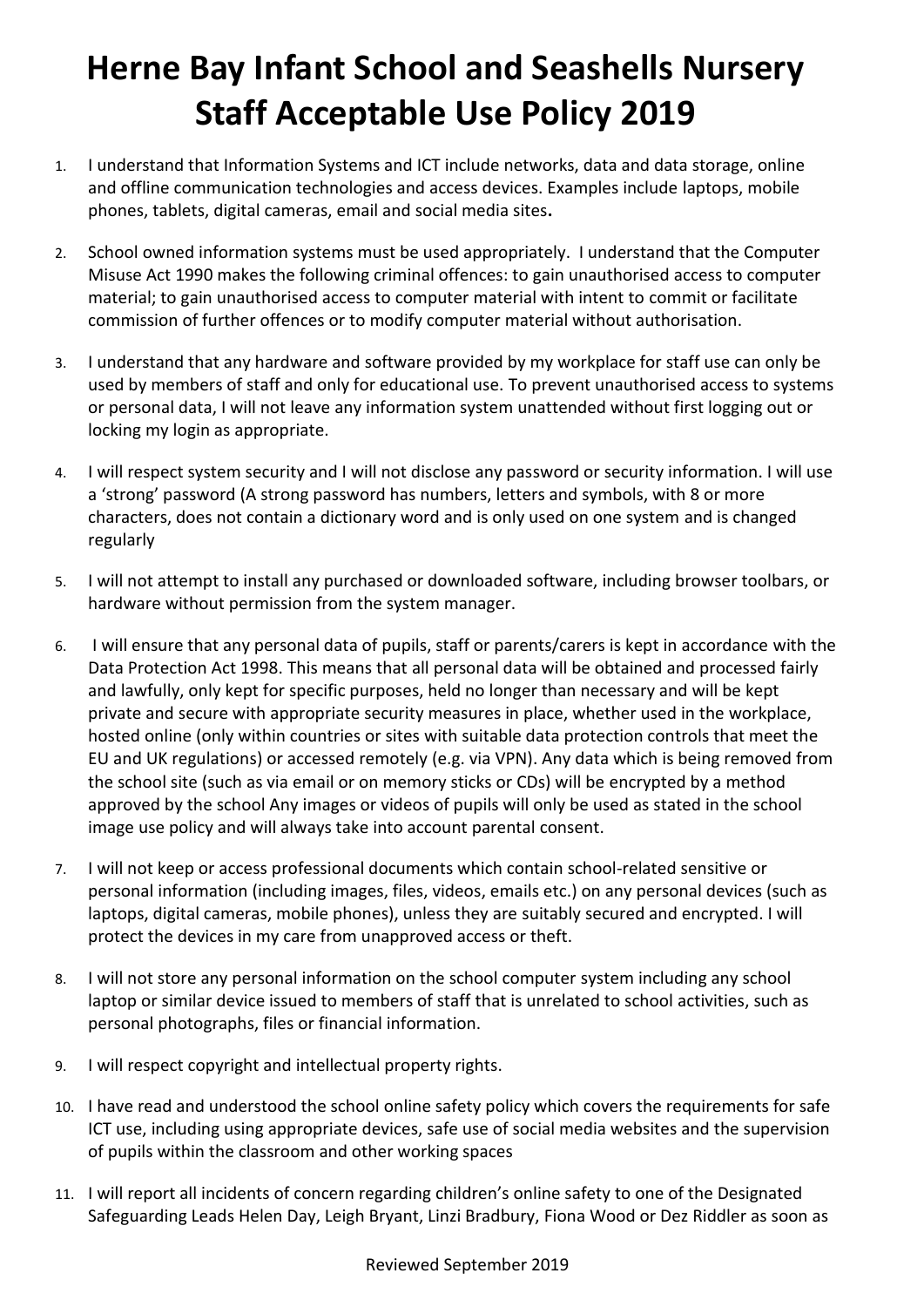possible. I will report any accidental access, receipt of inappropriate materials, filtering breaches or unsuitable websites to Designated Safeguarding Lead

- 12. I will not attempt to bypass any filtering and/or security systems put in place by the school. If I suspect a computer or system has been damaged or affected by a virus or other malware, or if I have lost any school related documents or files, then I will report this to the ICT Support Marie Geurts as soon as possible.
- 13. My electronic communications with pupils, parents/carers and other professionals will only take place within clear and explicit professional boundaries and will be transparent and open to scrutiny at all times. All communication will take place via school approved communication channels e.g. via a school provided email address or telephone number and not via personal devices or communication channels e.g. personal email, social networking or mobile phones. Any pre-existing relationships or situations that may compromise this will be discussed with the Senior Leadership team.
- 14. I will ensure that my online reputation and use of ICT and information systems are compatible with my professional role, whether using school or personal systems. This includes the use of email, text, social media/networking, gaming and any other devices or websites. I will take appropriate steps to protect myself online and will ensure that my use of ICT and internet will not undermine my professional role, interfere with my work duties and will be in accordance with the school AUP and the Law.
- 15. I will not create, transmit, display, publish or forward any material that is likely to harass, cause offence, inconvenience or needless anxiety to any other person, or anything which could bring my professional role, the school, or the County Council, into disrepute.
- 16. I will promote online safety with the pupils in my care and will help them to develop a responsible attitude to safety online, system use and to the content they access or create.
- 17. If I have any queries or questions regarding safe and professional practice online either in school or off site, then I will raise them with the Designated Safeguarding Leads.
- 18. I understand that my use of the school information systems (including any devices provided by the school), school Internet and school email may be monitored and recorded to ensure the safety of children and staff and to ensure policy compliance. This monitoring will be proportionate and will take place in accordance with data protection, privacy and human rights legislation.

*The School may exercise its right to monitor the use of information systems, including Internet access and the interception of emails in order to monitor policy compliance. Where it believes unauthorised and/or inappropriate use of the schools information system or unacceptable or inappropriate behaviour may be taking place, the School will invoke its disciplinary procedure. If the school suspects that the school system may be being used for criminal purposes then the matter will be brought to the attention of the relevant law enforcement organisation.*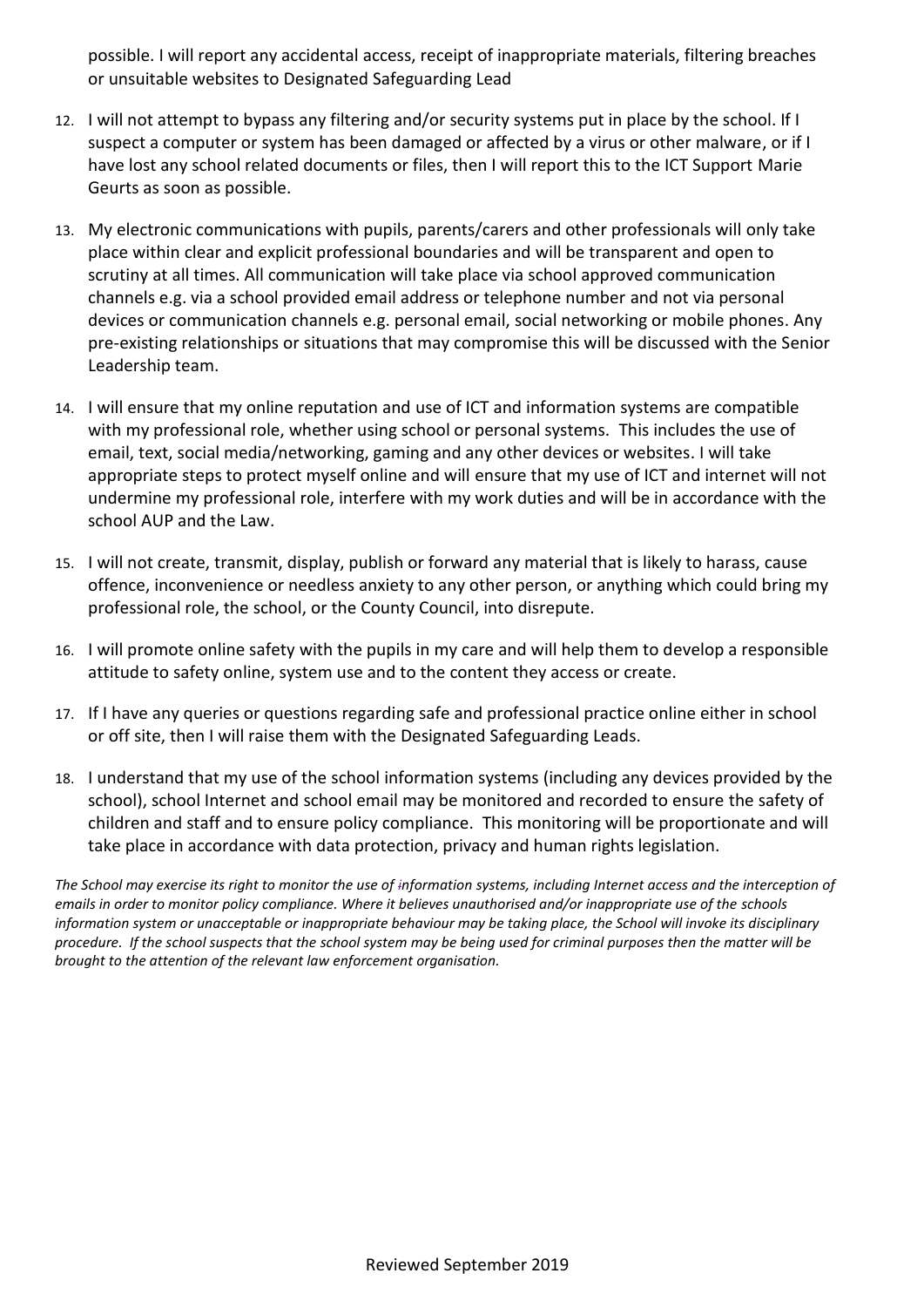| I have read and understood and agree to comply with the Staff Acceptable Use Policy. |       |  |
|--------------------------------------------------------------------------------------|-------|--|
| Signed:                                                                              |       |  |
| Print Name:                                                                          | Date: |  |
|                                                                                      |       |  |
|                                                                                      | Date: |  |
|                                                                                      |       |  |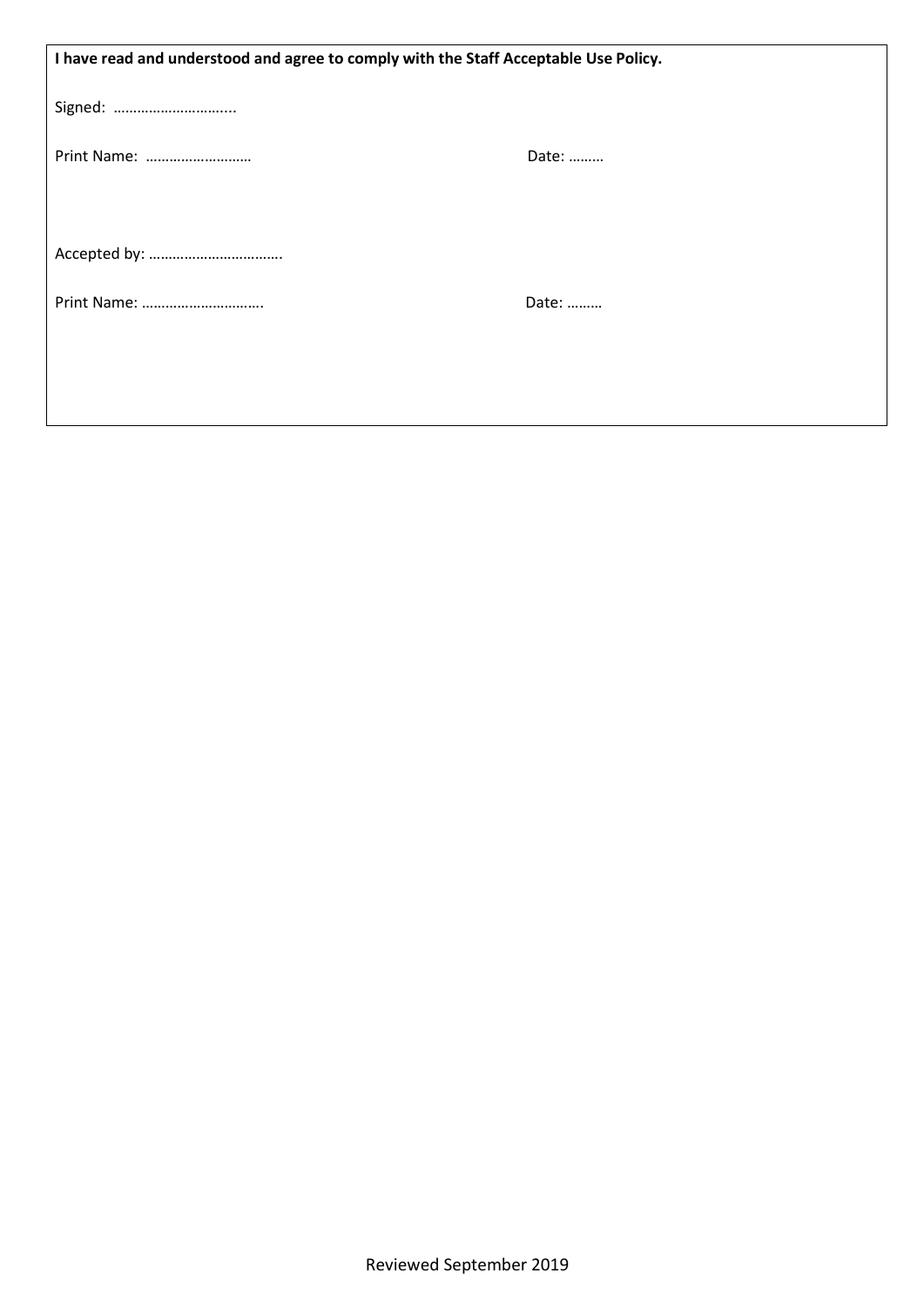

### **Visitor/Volunteer Acceptable Use Policy**

*As a professional organisation with responsibility for children's safeguarding it is important that all members of the community are fully aware of their professional responsibilities and read and sign this Acceptable Use Policy. This is not an exhaustive list and visitors/volunteers are reminded that ICT use should be consistent with the school ethos, other appropriate school policies, relevant national and local guidance and expectations, and the Law.*

- 1. I will ensure that any personal data of pupils, staff or parents/carers is kept in accordance with Data Protection legislation, including GDPR. Any data which is being removed from the school site, such as via email or on memory sticks or CDs, will be encrypted by a method approved by the school. Any images or videos of pupils will only be used as stated in the school image use policy and will always reflect parental consent. I have read and understood the school online safety policy which covers the requirements for safe ICT use, including using appropriate devices, safe use of social media websites and the supervision of pupils within the classroom and other working spaces.
- 2. I have read and understood the school online safety policy which covers the requirements for safe ICT use, including using appropriate devices, safe use of social media websites and the supervision of pupils within the classroom and other working spaces.
- 3. I will follow the school's policy regarding confidentially, data protection and use of images and will abide with copyright and intellectual property rights, child protection legislation, privacy and data protection law and other relevant civil and criminal legislation.
- 4. My electronic communications with pupils, parents/carers and other professionals will only take place within clear and explicit professional boundaries and will be transparent and open to scrutiny.
	- $\circ$  All communication will take place via school approved communication channels such as via a school provided email address or telephone number and not via personal devices or communication channels such as via personal email, social networking or mobile phones.
	- $\circ$  Any pre-existing relationships or situations that may compromise this will be discussed with the Designated Safeguarding Lead Helen Day, Leigh Bryant, Linzi Bradbury, Fiona Wood, Dez Riddler.
- 5. My use of ICT and information systems will be compatible with my role within school. This includes the use of email, text, social media, social networking, gaming, web publications and any other devices or websites. I will take appropriate steps to protect myself online and my use of ICT will not interfere with my work duties and will always be in accordance with the school AUP and the Law
- 6. I will not create, transmit, display, publish or forward any material that is likely to harass, cause offence, inconvenience or needless anxiety to any other person, or anything which could bring my professional role, the school, or the County Council, into disrepute.
- 7. I will promote online safety with the children in my care and will help them to develop a responsible attitude to safety online, system use and to the content they access or create.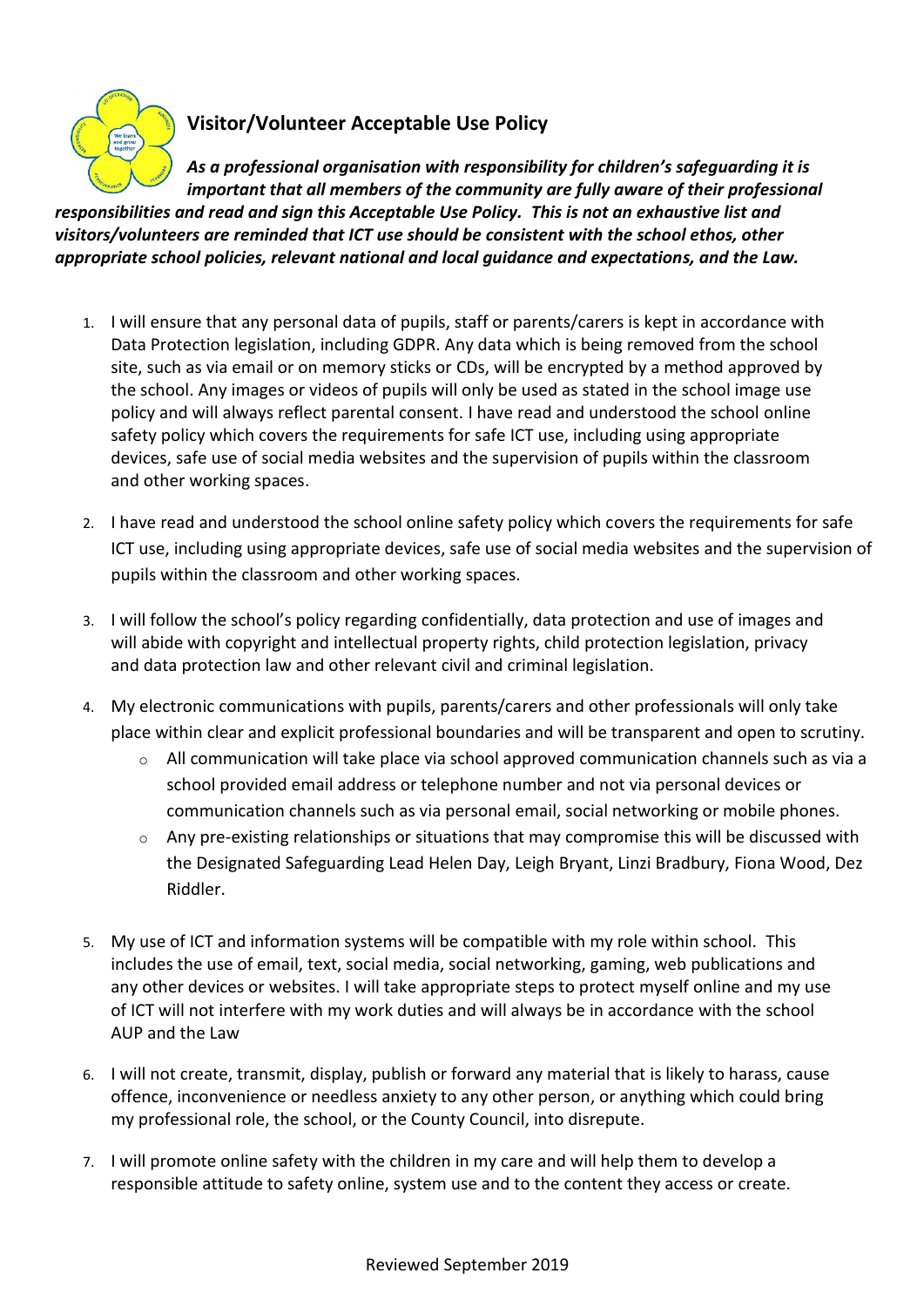- 8. If I have any queries or questions regarding safe and professional practise online either in school or off site, then I will raise them with the Designated Safeguarding Leads Helen Day, Leigh Bryant, Linzi Bradbury, Fiona Wood or Dez Riddler.
- 9. I will report any incidents of concern regarding children's online safety to one of the Designated Safeguarding Leads as soon as possible.
- 10. I understand that if the school believes inappropriate use or unacceptable behaviour is taking place, the school may invoke its disciplinary procedure. If the school suspects criminal offences have occurred, the matter will be brought to the attention of the relevant law enforcement organisation.

| I have read and understood and agree to comply with the Visitor /Volunteer Acceptable Use Policy. |
|---------------------------------------------------------------------------------------------------|
|                                                                                                   |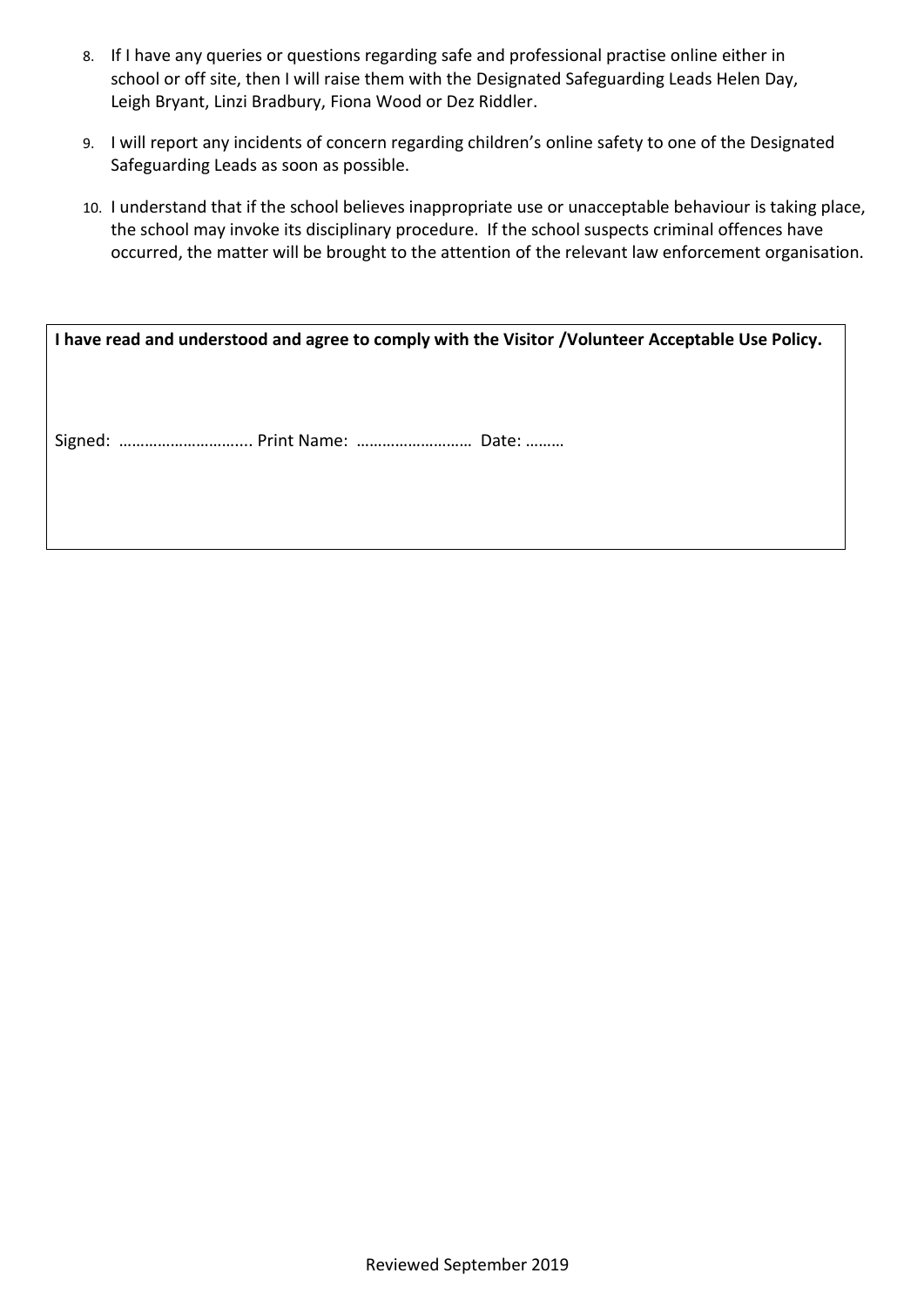## **Wi-Fi Acceptable Use Policy**

### **For those using school Wi-Fi**



*As a professional organisation with responsibility for children's safeguarding it is important that all members of the school community are fully aware of the schools boundaries and requirements when using the school Wi-Fi systems, and take all possible and necessary measures to protect data and information systems from infection, unauthorised access, damage, loss, abuse and theft. This is not an exhaustive list and all members of the school community are reminded that ICT use should be consistent with the school ethos, other appropriate policies and the Law.*

Please be aware that the school will not be liable for any damages or claims of any kind arising from the use of the wireless service. The School takes no responsibility for the security, safety, theft, insurance and ownership of any device used within the School premises that is not the property of the School.

The school provides Wi-Fi for the school community and allows access for education use only.

The use of ICT devices falls under Herne Bay Infant School and Seashells Nursery school's Acceptable Use Policy, online safety policy, behaviour policy safeguarding/child protection policy which all students/staff/visitors and volunteers must agree to, and comply with.

- 1. The school reserves the right to limit the bandwidth of the wireless service, as necessary, to ensure network reliability and fair sharing of network resources for all users.
- 2. School owned information systems, including Wi-Fi, must be used lawfully and I understand that the Computer Misuse Act 1990 makes the following criminal offences: to gain unauthorised access to computer material; to gain unauthorised access to computer material with intent to commit or facilitate commission of further offences or to modify computer material without authorisation.
- 3. I will take all practical steps necessary to make sure that any equipment connected to the schools service is adequately secure (such as up-to-date anti-virus software, systems updates).
- 4. The school's wireless service is not secure, and the school cannot guarantee the safety of traffic across it. Use of the school's wireless service is done at my own risk. By using this service, I acknowledge that security errors and hacking are an inherent risk associated with any wireless network. For that reason, I expressly agree that I knowingly assume such risk, and further agree to hold the school harmless from any claim or loss arising out of, or related to, any such instance of hacking or other unauthorized use or access into my computer or device.
- 5. The school accepts no responsibility for any software downloaded and/or installed, e-mail opened, or sites accessed via the school's wireless service's connection to the Internet. Any damage done to equipment for any reason including, but not limited to, viruses, identity theft, spyware, plug-ins or other Internet-borne programs is my sole responsibility; and I indemnify and hold harmless the school from any such damage.
- 6. The school accepts no responsibility regarding the ability of equipment, owned by myself, to connect to the school's wireless service.
- 7. I will respect system security and I will not disclose any password or security information that is given to me. To prevent unauthorised access to systems or personal data, I will not leave any information system unattended without first logging out or locking my login as appropriate.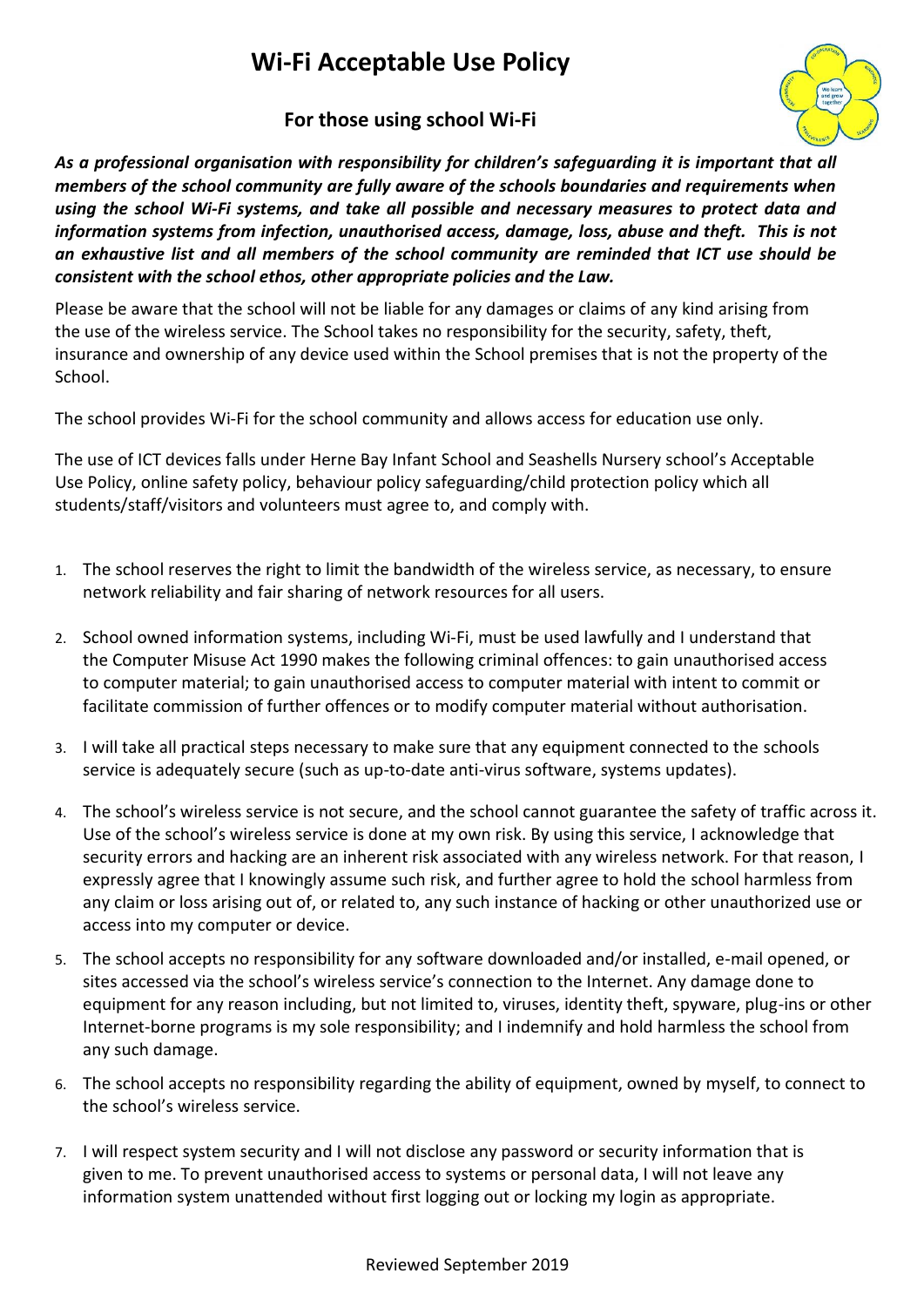- 8. I will not attempt to bypass any of the school's security and filtering systems or download any unauthorised software or applications.
- 9. My use of the school Wi-Fi will be safe and responsible and will always be in accordance with the school AUP and the Law including copyright and intellectual property rights. This includes the use of email, text, social media, social networking, gaming, web publications and any other devices or websites.
- 10. I will not upload, download, access or forward any material which is illegal or inappropriate or may cause harm, distress or offence to any other person, or anything which could bring the school into disrepute.
- 11. I will report any online safety concerns, filtering breaches or receipt of inappropriate materials to one if the Designated Safeguarding Leads Helen Day, Leigh Bryant, Linzi Bradbury , Fiona Wood, Dez Riddler as soon as possible.
- 12. If I have any queries or questions regarding safe behaviour online then I will discuss them with the Headteacher.
- 13. I understand that my use of the schools Wi-Fi will be monitored and recorded to ensure policy compliance in accordance with privacy and data protection legislation*.* If the school suspects that unauthorised and/or inappropriate use or unacceptable or inappropriate behaviour may be taking place, then the school terminate or restrict usage. If the School suspects that the system may be being used for criminal purposes then the matter will be brought to the attention of the relevant law enforcement organisation.

| I have read and understood and agree to comply with Herne Bay Infant School and Seashells Nursery Wi-Fi<br><b>Acceptable Use Policy.</b> |  |  |
|------------------------------------------------------------------------------------------------------------------------------------------|--|--|
| Signed:  Print Name:  Date:                                                                                                              |  |  |
|                                                                                                                                          |  |  |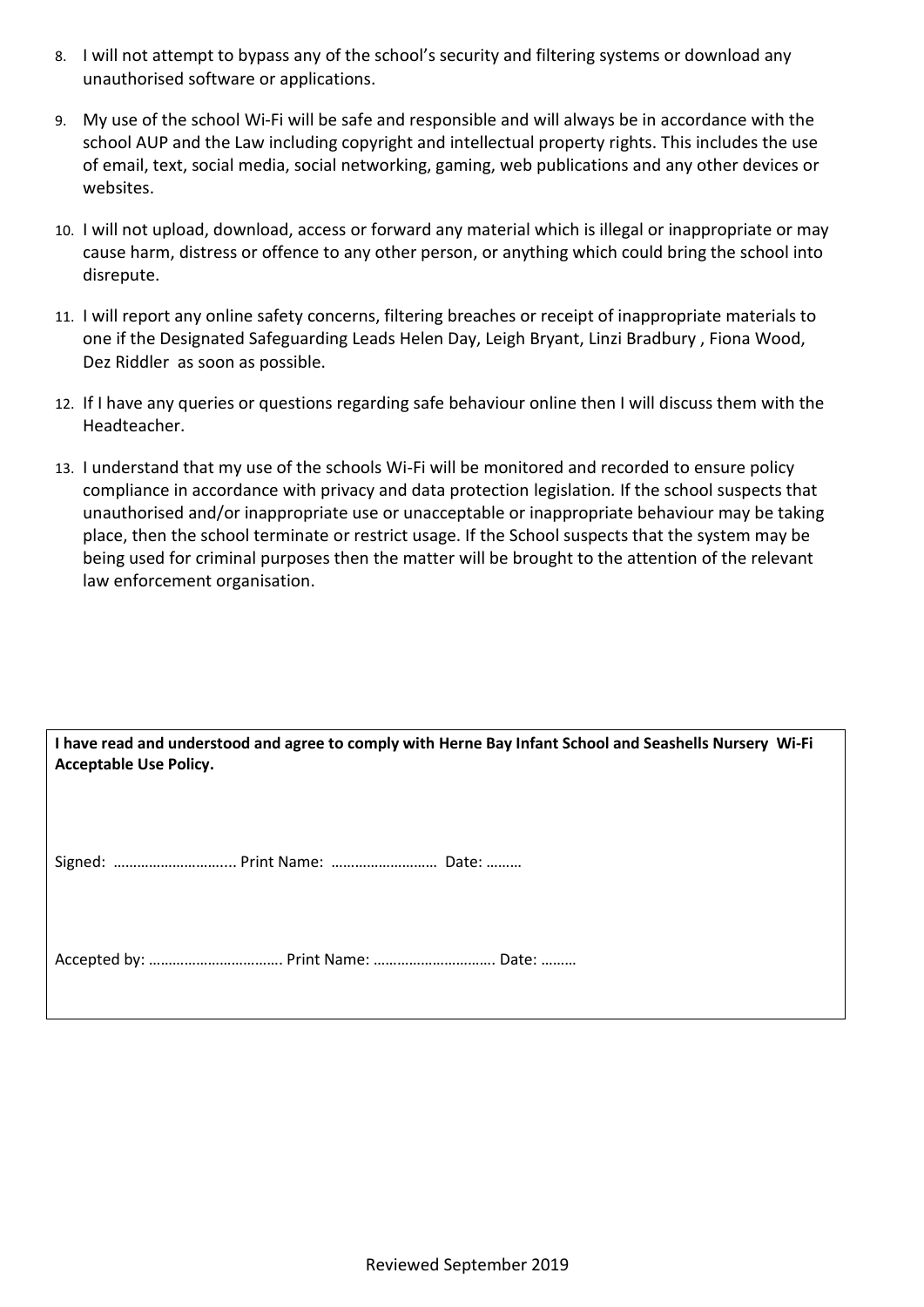

#### *For parents/volunteers running school/setting social media accounts e.g. PTA groups and committees*

- 1. As part of the school's drive to encourage safe and appropriate behaviour in the use of today's technology, I will support the school's approach to online safety. I am aware that Facebook, & Twitter are a public and global communication tool and that any content posted on the site/page/group may reflect on the school, its reputation and services.
- 2. I will not use the site/page/group to express any personal opinions or create, transmit, display, publish or forward any material that is likely to harass, cause offence, inconvenience or needless anxiety to any other person, or anything which could bring the school into disrepute.
- 3. I will not disclose information, make commitments or engage in activities on behalf of the school without authorisation from the school one of the Designated Safeguarding Lead Helen Day, Leigh Bryant, Linzi Bradbury, Fiona Wood or Dez Riddler. The Headteacher or other appropriate member of senior leadership retains the right to remove or approve content posted on behalf of the school. Where it believes unauthorised and/or inappropriate use of the tool using e.g. Facebook, Twitter or unacceptable or inappropriate behaviour may be taking place, the school will exercise the right to ask for the content to be deleted or deactivated.
- 4. I will ensure that any content posted abides by copyright and intellectual property rights, child protection legislation, privacy and data protection law and other relevant civil and criminal legislation.
- 5. I will follow the school's policy regarding confidentially and data protection/use of images. I will ensure that I have written permission from parents/carers or the school before using any images or videos which include members of the school community. Images of pupils will be taken on school equipment by the school and in accordance with the school image policy. Images which include pupils will only be uploaded by the school and these will be for the sole purpose of inclusion on Facebook, Twitter and will not be forwarded to any other person or organisation.
- 6. I will promote online safety in the use of Facebook, Twitter and will help to develop a responsible attitude to safety online and to the content that is accessed or created.
- 7. I will set up a specific account/profile using a school provided email address to administrate the site and I will use a strong password to secure the account. The school Designated Safeguarding Lead and/or school management team will have full admin rights to the account.
- 8. I will ensure that the content and channel is suitable for the audience and will be sensitive in the tone of language used and will ensure content is written in accessible plain English.
- 9. I will report any accidental access or receipt of inappropriate materials or inappropriate comments to one of the Designated Safeguarding Lead Bernadette Lax, Helen Day, Fiona Wood or Dez Riddler.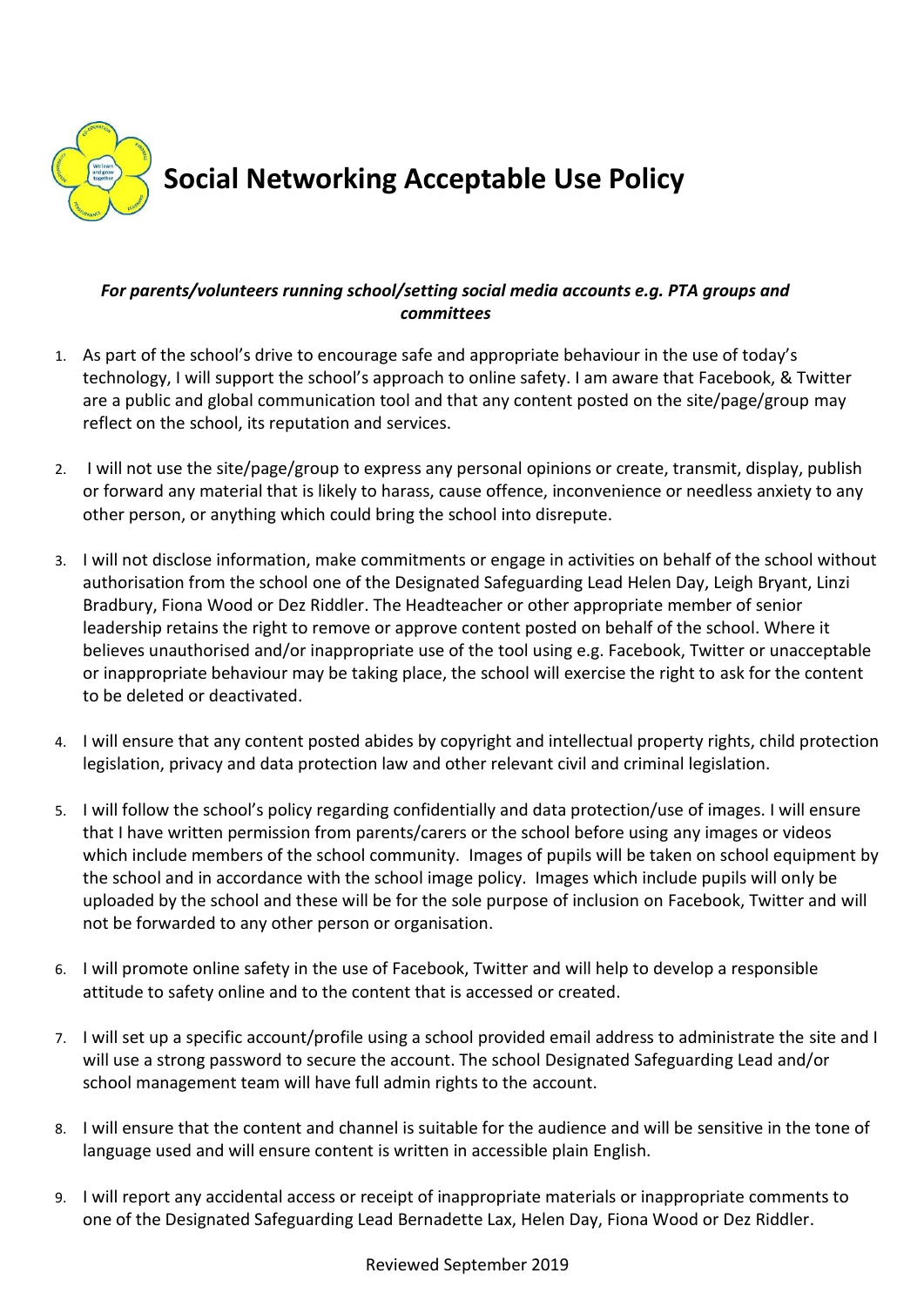- 10. I will ensure that the Facebook, Twitter is moderated on a regular basis as agreed with the Designated Safeguarding Leads.
- 11. I have read and understood the school online safety policy which covers the requirements for safe ICT use, including using appropriate devices and the safe use of social media. I have ensured that the site has been suitably risk assessed and this use has been agreed by the Headteacher.
- 12. If I have any queries or questions regarding safe and acceptable practise online I will raise them with one of the Designated Safeguarding Leads Helen Day, Leigh Bryant, Linzi Bradbury, Fiona Wood or Dez Riddler.

| I have read and understood and agree to comply with the School Parent Association Social Networking<br>Acceptable Use policy. |  |  |
|-------------------------------------------------------------------------------------------------------------------------------|--|--|
| Date:                                                                                                                         |  |  |
|                                                                                                                               |  |  |
|                                                                                                                               |  |  |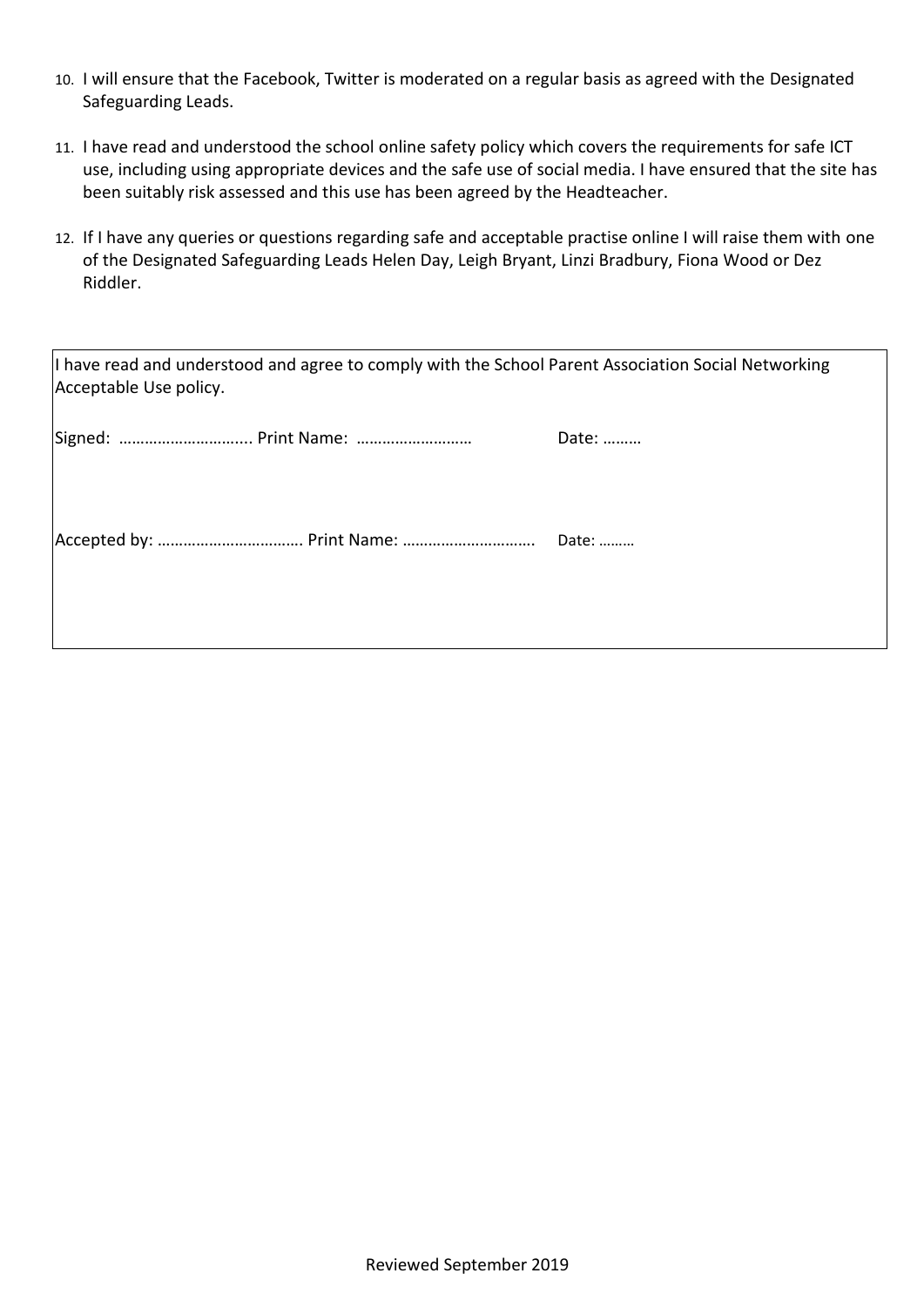## **Staff Social Networking Acceptable Use Policy**



*For use with staff running official school social media accounts*

- 1. As part of the school's drive to encourage safe and appropriate behaviour in the use of today's technology, I will support the school's approach to Online safety. I am aware that Facebook and Twitter are a public and global communication tool and that any content posted may reflect on the school, its reputation and services.
- 2. I will not use the site/page/group to express any personal opinions or create, transmit, display, publish or forward any material that is likely to harass, cause offence, inconvenience or needless anxiety to any other person, or anything which could bring the school into disrepute.
- 3. I will not disclose information, make commitments or engage in activities on behalf of the school without authorisation from one of the school Designated Safeguarding Leads Helen Day, Leigh Bryant, Linzi Bradbury, Fiona Wood, Dez Riddler. The Headteacher retains the right to remove or approve content posted on behalf of the school.
- 4. I will ensure that any content posted abides by copyright and intellectual property rights, child protection legislation, privacy and data protection law and other relevant civil and criminal legislation.
- 5. I will follow the school's policy regarding confidentiality and data protection/use of images. This means I will ensure that the school has written permission from parents/carers before using images or videos which include any members of the school community. Any images of pupils will be taken on school equipment, by the school and in accordance with the school image policy. Images which include pupils will only be uploaded by the school. These will be for the sole purpose of inclusion on Facebook or Twitter and will not be forwarded to any other person or organisation.
- 6. I will promote online safety in the use of Facebook and Twitter and will help to develop a responsible attitude to safety online and to the content that is accessed or created. I will ensure that the communication has been appropriately risk assessed and approved by a member of senior leadership team/ Designated Safeguarding Lead/Headteacher prior to use.
- 7. I will set up a specific account/profile using a school provided email address to administrate the account/site/page Facebook or Twitter and I will use a strong password to secure the account. Personal social networking accounts or email addresses are not to be used. The school Designated Safeguarding Lead and/or school leadership team/Headteacher will have full admin rights to the Facebook and Twitter site/page/group.
- 8. Where it believes unauthorised and/or inappropriate use of Facebook, or Twitter unacceptable or inappropriate behaviour may be taking place, the school will exercise the right to ask for the content to be deleted or deactivated.
- 9. I will ensure that the content and channel is suitable for the audience and will be sensitive in the tone of language used and will ensure content is written in accessible plain English.
- 10. I will report any accidental access or receipt of inappropriate materials or inappropriate comments to the Headteacher or Designated Safeguarding Lead urgently.